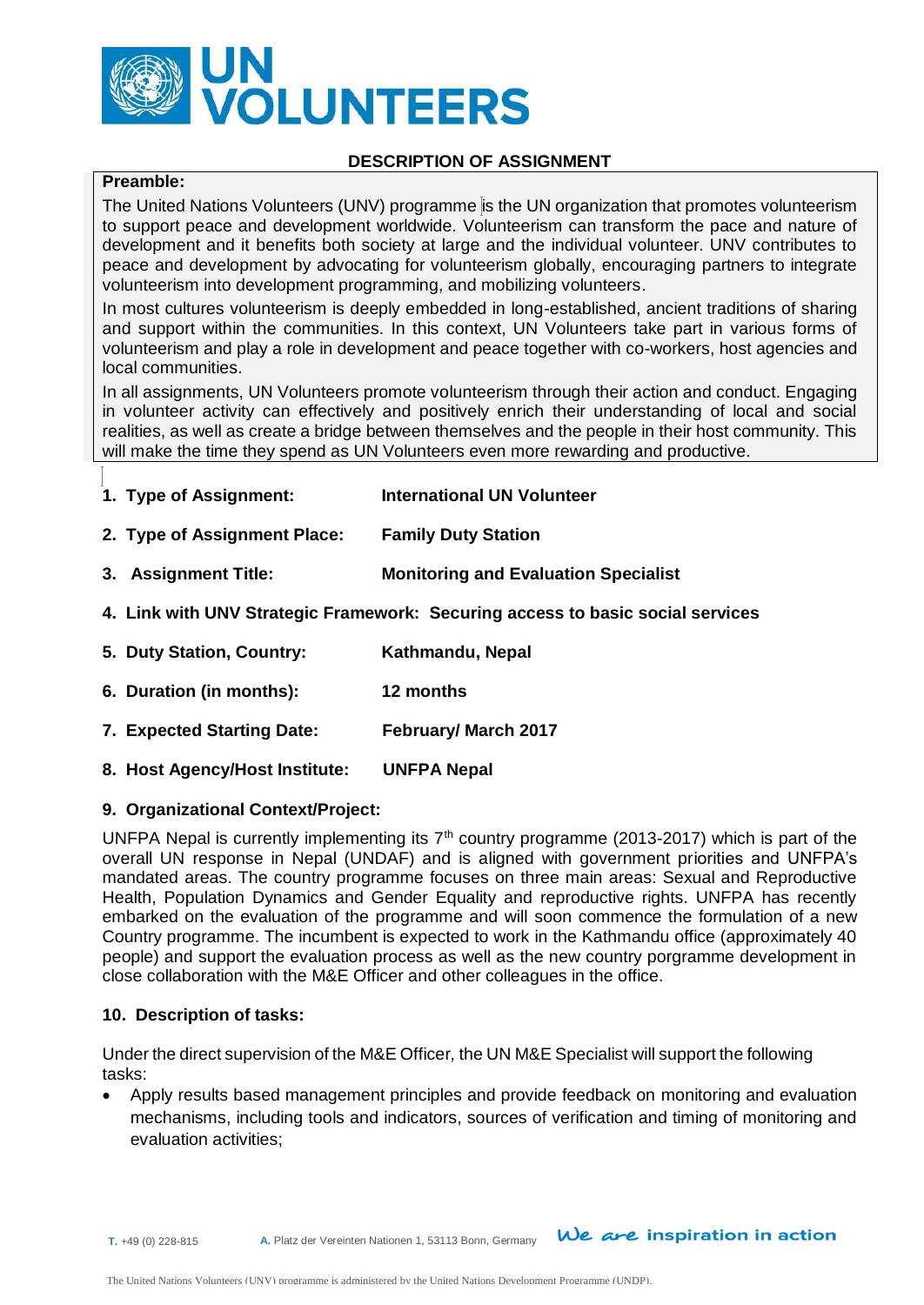

- Provide support to the programme team both in Kathmandu and in the regional support offices to draft master workplans, aligning milestones with implementing partners' (IP) workplans, compile IPs progress reports for the remainder of the programme cycle (2017);
- Participate in inter-agency working groups on assessments, evaluation and programme development, particularly related to the UN Development Assistance Framework and the new UNFPA Country programme;
- Support to carry out research and surveys, provide inputs to data collection tools, processes, and report writing.
- Analyse and synthesize existing information and reports, follow-up on remaining actions and provide feedback for improvement;
- Compile inputs from programme mangers, regional coordinators and other relevant staff to prepare for the closure of the current Country Programme;
- Contribute to drafting reports particularly with respect to the financial and M&E sections, including on reports related to the UNDAF, Government of Nepal, Donor reports;
- Present data and reports prepared in a attractive format including through graph, charts and tables (maps). Develop and compile good practices, lessons learned, success/case stories, attractive factsheets as well as relevant documents, reports and web links in partnsership with UNFPA communication team.
- Act as secretariat of the M&E reference group, assist in organising Annual review meetings, Country Programme Development (CPD) related thematic meetings and track progress (missions recommendations follow up, evaluation recommendations follow up, Annual review meetings recommendations follow up etc.)
- Any other tasks assigned by the UNFPA Representative, Deputy Representative or M&E officer

Furthermore, UN Volunteers are required to:

- Strengthen their knowledge and understanding of the concept of volunteerism by reading relevant UNV and external publications and take active part in UNV activities (for instance in events that mark International Volunteer Day);
- Be acquainted with and build on traditional and/or local forms of volunteerism in the host country;
- Reflect on the type and quality of voluntary action that they are undertaking, including participation in ongoing reflection activities;
- Contribute articles/write-ups on field experiences and submit them for UNV publications/websites, newsletters, press releases, etc.;
- Assist with the UNV Buddy Programme for newly-arrived UN Volunteers;
- Promote or advise local groups in the use of online volunteering, or encourage relevant local individuals and organizations to use the UNV Online Volunteering service whenever technically possible.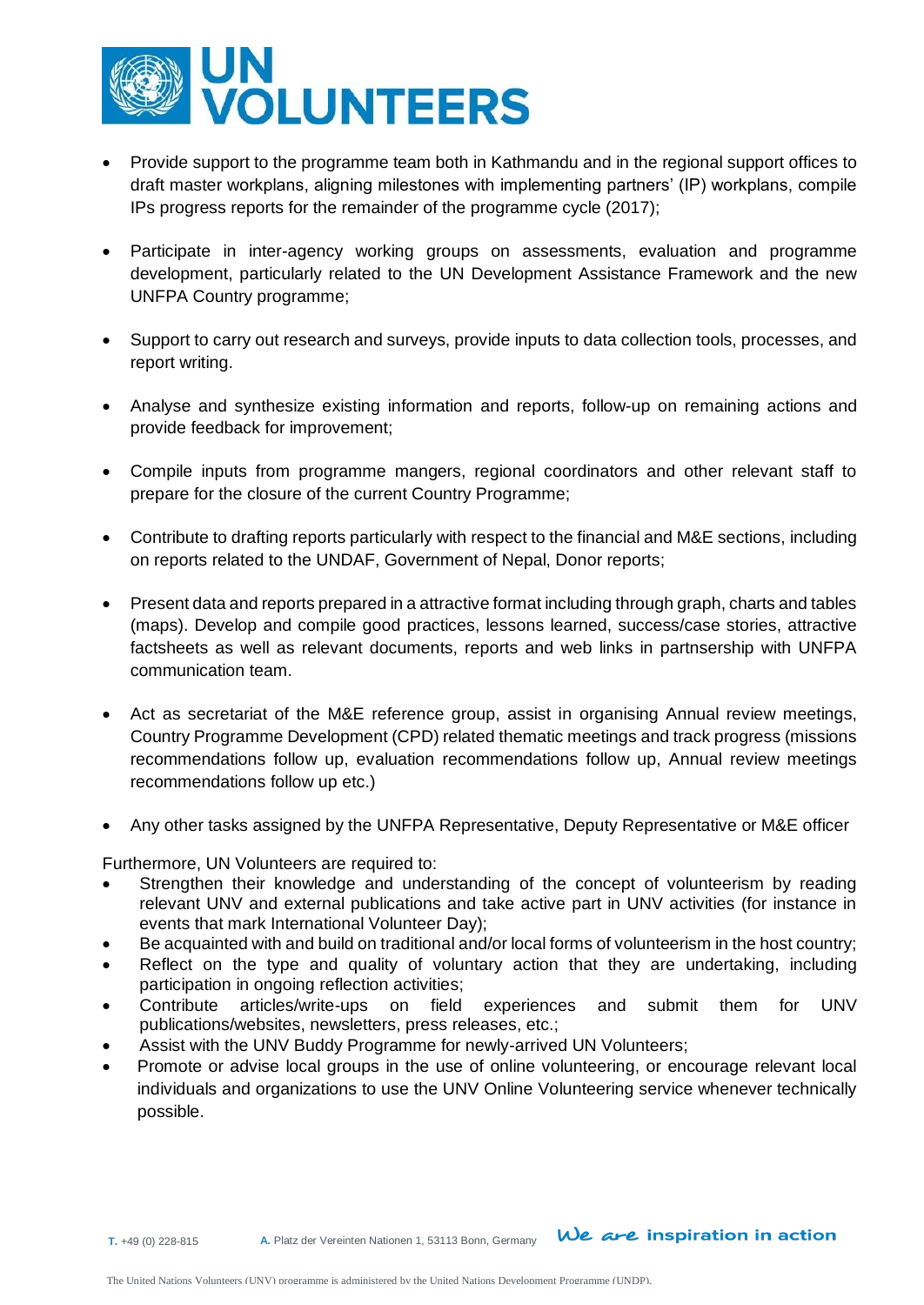

# **11. Results/Expected Outputs:**

Upon completion of the assignment, the UNV will be able to:

- Apply RBM principles at all stages programming for the developmental programmes;
- Apply the concepts of baseline survey, development, testing of tool and report;
- Monitor the developmental programme and write results-based reports;
- Evaluate developmental programme and understand the concept of using the evlaution findings into the next programme cycle;
- The development of capacity through coaching, mentoring and formal on-the-job training, when working with (including supervising) national staff or (non-) governmental counterparts, including Implementing Partners (IPs);
- Age, Gender and Diversity (AGD) perspective is systematically applied, integrated and documented in all activities throughout the assignment
- A final statement of achievements towards volunteerism for development during the assignment, such as reporting on the number of volunteers mobilized, activities participated in and capacities developed

#### **12. Qualifications/Requirements (including competencies, values and skills):**

#### **A) Qualifications, skills, experience:**

#### **Degree level:** Master's degree

**Type of Degree**: Social sciences, development, business administration, economics, statistics or other relevant field.

Knowledge of monitoring and evaluation, SPSS, data analysis tools, including research, survey methodologies, data analysis and report writing.

# Years of work experience: 2 years

**Language:** Fluency in English (both written and oral) is required

#### **Driving license required:** No

# **Computer skills: Proficiency in MS office and database applications**

### **B) Competencies and values:**

- Integrity and professionalism: demonstrated expertise in area of specialty and ability to apply good judgment; high degree of autonomy, personal initiative and ability to take ownership; willingness to accept wide responsibilities and ability to work independently under established procedures in a politically sensitive environment, while exercising discretion, impartiality and neutrality; ability to manage information objectively, accurately and confidentially; responsive and client-oriented.
- Accountability: mature and responsible; ability to operate in compliance with organizational rules and regulations.
- Commitment to continuous learning: initiative and willingness to learn new skills and stay abreast of new developments in area of expertise; ability to adapt to changes in work environment.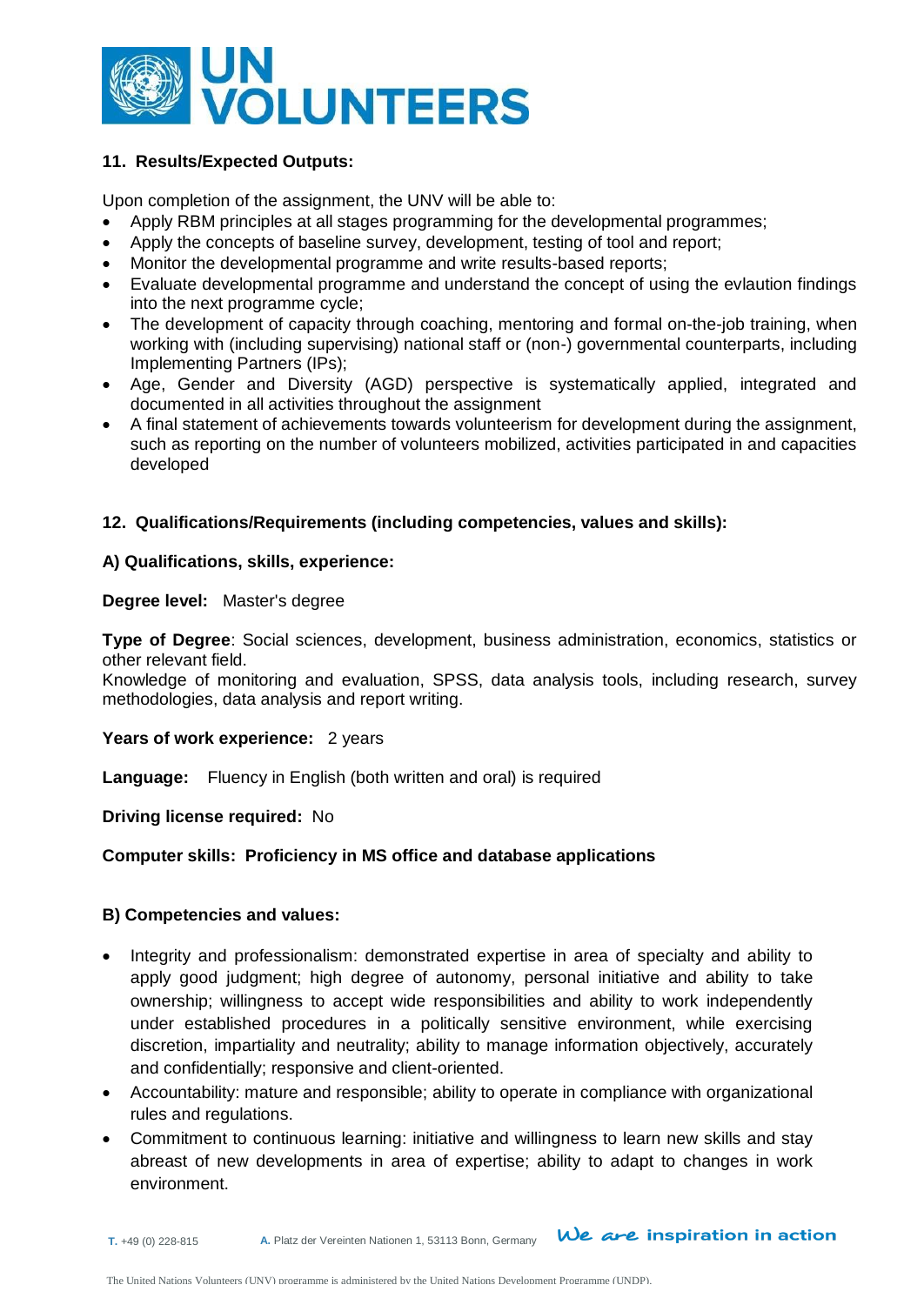

- Planning and organizing: effective organizational and problem-solving skills and ability to manage a large volume of work in an efficient and timely manner; ability to establish priorities and to plan, coordinate and monitor (own) work; ability to work under pressure, with conflicting deadlines, and to handle multiple concurrent projects/activities.
- Teamwork and respect for diversity: ability to operate effectively across organizational boundaries; ability to establish and maintain effective partnerships and harmonious working relations in a multi-cultural, multi-ethnic environment with sensitivity and respect for diversity and gender;
- Communication: proven interpersonal skills; good spoken and written communication skills, including ability to prepare clear and concise reports; ability to conduct presentations, articulate options and positions concisely; ability to make and defend recommendations; ability to communicate and empathize with staff (including national staff), military personnel, volunteers, counterparts and local interlocutors coming from very diverse backgrounds; ability to maintain composure and remain helpful towards the staff, but objective, without showing personal interest; capacity to transfer information and knowledge to a wide range of different target groups;
- Flexibility, adaptability, and ability and willingness to operate independently in austere, remote and potentially hazardous environments for protracted periods, involving physical hardship and little comfort, and including possible extensive travel within the area of operations; willingness to transfer to other duty stations within area of operations as may be necessary;
- Genuine commitment towards the principles of voluntary engagement, which includes solidarity, compassion, reciprocity and self-reliance; and commitment towards the UN core values.

# **13. Living Conditions:**

Kathmandu, the capital of Nepal, lies under the Phase III of the UN Security classification, but is subject to change depending on the development of the security situation. Living conditions in Kathmandu are good. Comfortable inexpensive flats (furnished and unfurnished) are available in Kathmandu. Both imported and local foods and clothing are abundantly available. There is a short supply of water while it is also not safe to drink without treatment. Public transport is easily available and generally reliable though traffic congestion is extremely high. Kathmandu has a temperate climate with coldest temperature reaching just above zero at the night during the winter and mild but humid during the monsoon period, mid-June to end September.

### **14. Conditions of Service for international UN Volunteers:**

The duration of your assignment is 12 months.

A volunteer receives a Volunteer Living Allowance (VLA) which is composed of the Monthly Living Allowance (MLA) and a Family Allowance (FA) for those with dependents.

A Volunteer Living Allowance (VLA) is paid at the end of each month to cover housing, utilities, transportation, communications and other basic needs. The VLA can be computed by applying the Post-Adjustment Multiplier (PAM) to the VLA base rate of US\$ 1,571. The VLA base rate is a global rate, while the PAM is country-specific and fluctuates on a monthly basis according to the cost of living. This method ensures that international UN Volunteers have comparable purchasing power at all duty stations irrespective of varying costs of living. The PAM is established by the International Civil Service Commission (ICSC) and is published at the beginning of every month on the ICSC website [\(http://icsc.un.org\)](http://icsc.un.org/). For example, if the PAM for the current month in the country of assignment is 54.6%, then the VLA for that month and for that country will be US\$ 1,554  $\times$  1.546 = US\$ 2,402. Moreover, to complete the monthly VLA rate, a Family Allowance (FA) is added in function of the

A. Platz der Vereinten Nationen 1, 53113 Bonn, Germany **We are inspiration in action**